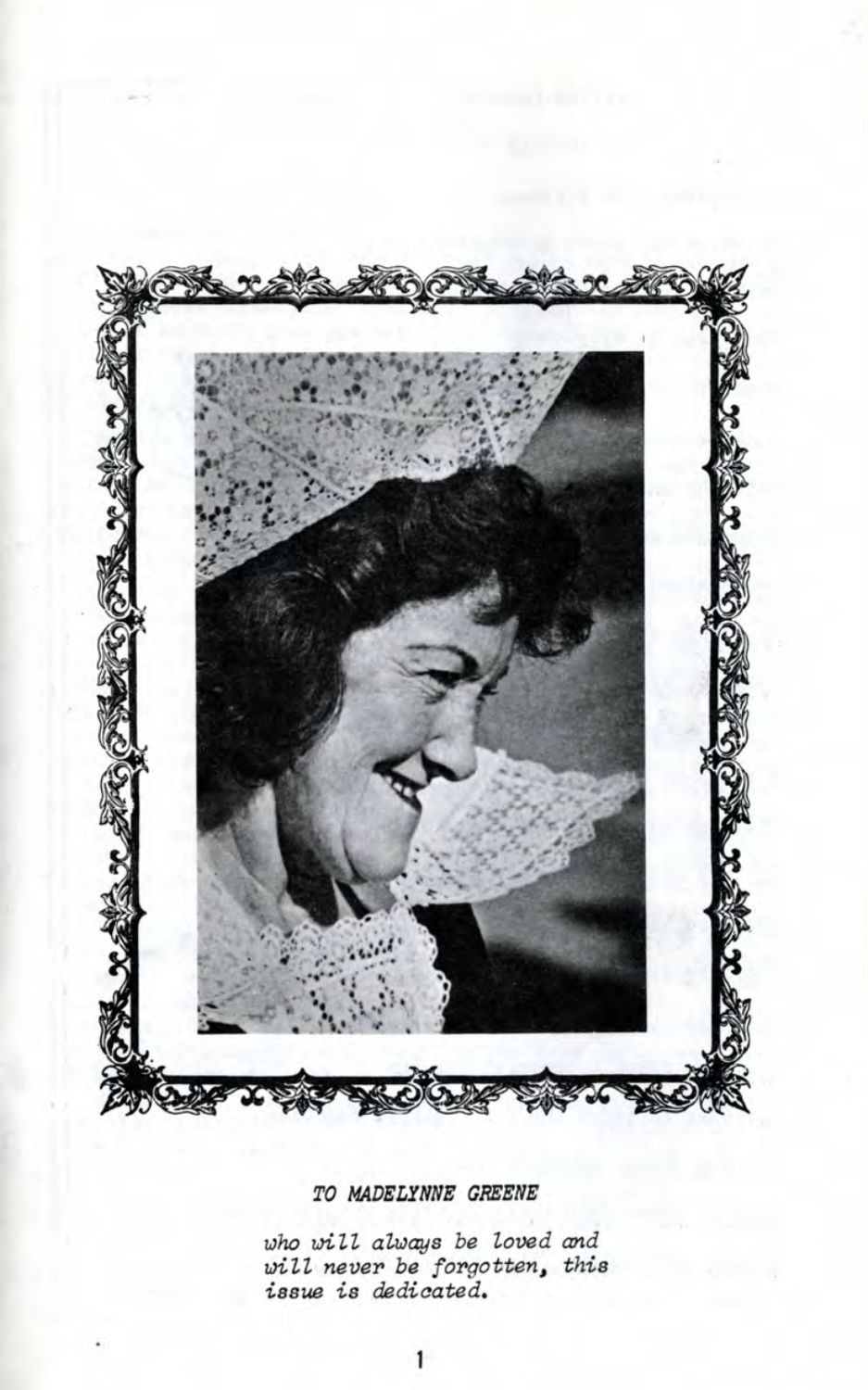### LETTER FROM BIG SUR - TO MADELYNNE

Sometimes, when the sea Is covered with a fleece As thick and white as sheep's wool. Looking as if I might walk across it From here to Asia Without ever falling through, I think of you, a dancer With the faith of a firewalker, Suspended seemingly in air, Or balanced upon the invisible Tightrope of a tribal dance That you brought home From somewhere beyond the seventh sea; A place of peace so alien to our world That you gave it a name of your own In love and honor of its people, Who make believe in their dances They are flying to heaven, But, taking their lesson from Icarus, Avoid in those ceremonial flights All ways to reach the sun, waiting together For the round, abundant moon, Against whose face their rustling shoulders loom Rising and falling, like the wings of birds. Eric Barker

2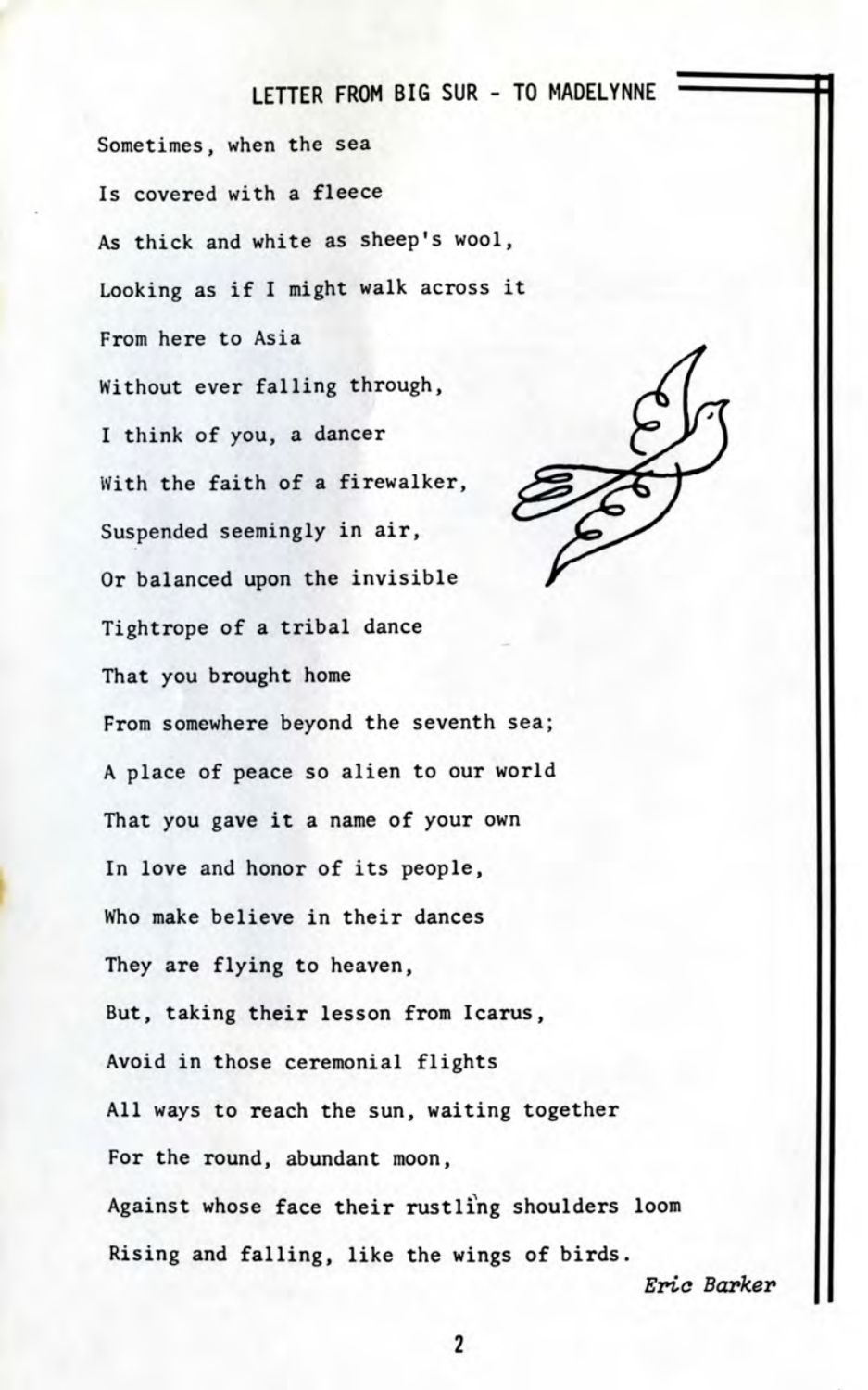## Madelynne Greene

#### . . . . . Walter Grothe

With Madelynne's passing, the folk dance world will never be the same. That is the thought that stayed with me after the first shock of the bad news had given way to a great sadness. It just seems impossible that she is gone; it must be a bad dream; it can't be true and yet it is. Somehow the thought that Madelynne ever would die seemed impossible. She was the type of person that was ever present, ever with us, and she still is and always will be.

I have known Madelynne since 1942. Anything I have accomplished in folk dancing, or succeeded in, I owe to her initial inspiration. So, this will not be a factual report and an enumerating of Madelynne's accomplishments, but a personal story of some of the things Madelynne has done, in which I participated, and some reflections of what type of person Madelynne was.

It was in the early days of folk dancing in California and the Federation has just been organized, when I met Madelynne. For me, she was a Goddess. I admired her and I have never lost that admiration. I was president of the Berkeley Folk Dancers at that time, and Madelynne just started her Festival Workshop. (Later, International Dance Theater). She asked me to become a charter member and I was highly flattered. The Workshop was being organized for the purpose of learning new dances, exhibiting them at monthly Federation festivals and then teaching them right there to the participants. Our first two dances thusly exhibited, and introduced, were *Road To The Isles* and *Meitsdhi* Putz Di. As the movement grew, and Madelynne's fame spread, the Festival Workshop was asked to almost every festival for the presentation of a new dance. One of the great successes was the *Neapolitan Tarantella,* exhibited at the festival on the grounds of the new San Francisco State College before the buildings went up. The Workshop met weekly and worked hard under Madelynne's guidance. Her ability to teach and her patience was unbelievable. She inspired us all with such enthusiasm, we would have done anything for her. Then, as the movement grew, Madelynne became more and more in demand - as a leader of an exhibition group, as a teacher, as a person. She was able to make the impossible, possible. To illustrate: When I was president of the Federation, in 1946, we were asked to participate in the Antional Folk Festival, in St. Louis. We were to perform for four days in the Opera House, together with groups from all over the country. In view of the great distance and the many people involved, this seemed to be hopeless. I mentioned it to Madelynne, and within a short time she had 12 people committed, and the rehearsals and program set up and we went to St. Louis. We were a great success.

3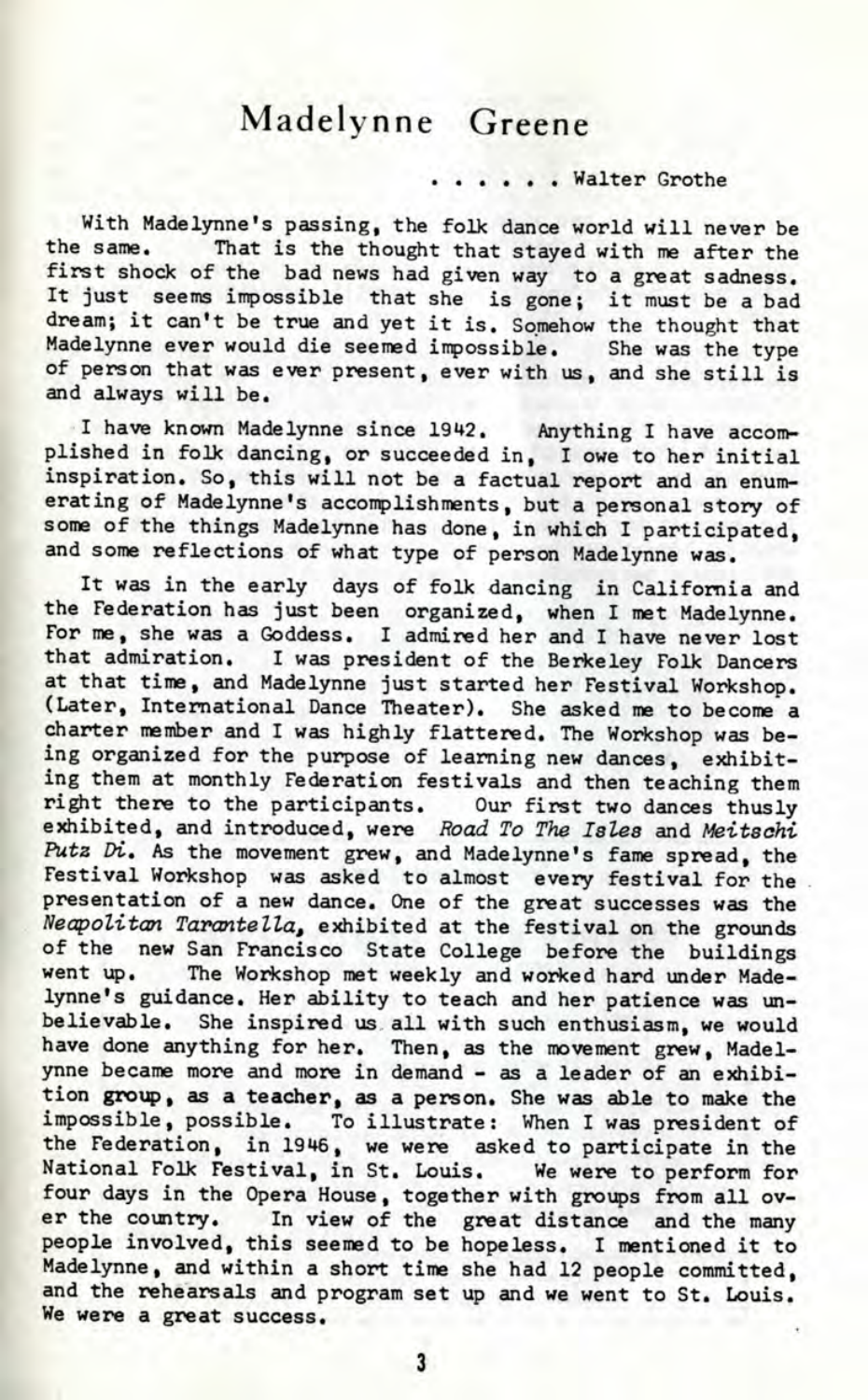And then the summer camps came into existence; first Stockton and then many others. Of course, Madelynne was a must! She has served on the faculty of more camps, East and West, than any other teacher, and the only ones she missed were when she was in Europe studying and gathering new material. Then came the highlight in her life. She started her own camp. It was called "Madelynne Greene's Mendocino Folk Lore Camp." She patterned it by taking the best features of all the camps she had attended, and the result was a terrific success right from the start.

But what is it? Whatever Madelynne touched became so very successful! It was not only her ability, her outstanding qualification as a teacher, her dancing and teaching techniques, but most of all, her personality and her character. She was a warm and kind person, always there to help people in trouble. Nothing was too much. Her studio was always available, if there was a need. When we were looking for a place to hold the opening parties for the annual Kolo Festival, Madelynne offered her studio; when there was a need for a benefit for a person or a good cause, her studio was always offered.

Madelynne was a terribly busy person, and yet she was always there when you needed her, and always smiling, friendly and understanding. I have yet to find a person that did not like her. To the contrary, there are few people that have been so much loved and admired as Madelynne. All of her friends, all of her pupils and all the people who knew her, will miss her terribly. The folk dance world will never be the same without her.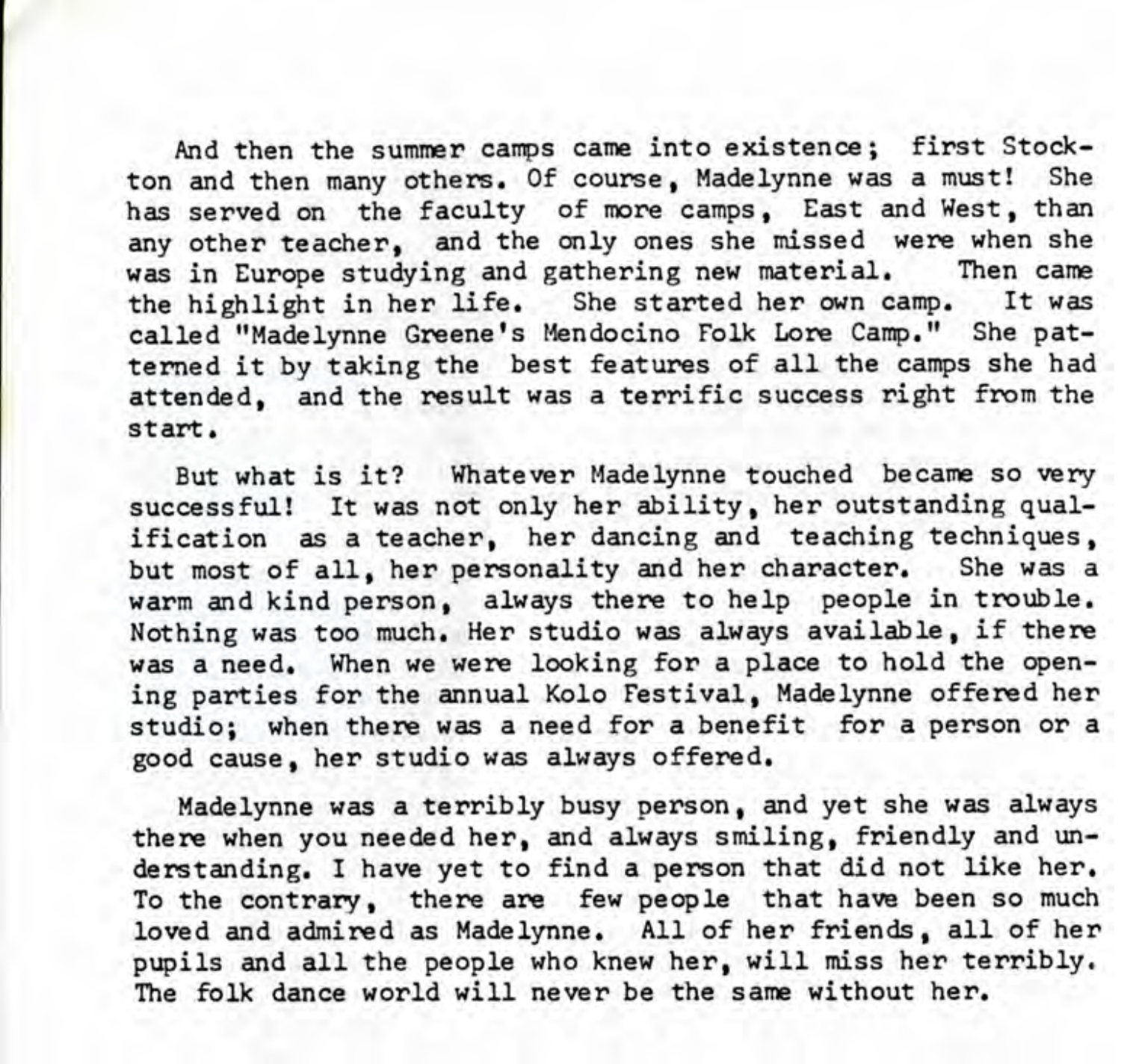## Recollections of a Friend

#### A TRIBUTE TO MADELYNNE

#### Dorothy Kvalnes

Our first meeting was fifteen years ago when I, alone and in desperate grief trying to find a new life so I could go on liv-<br>ing, went to her class. She became my friend at that moment, She became my friend at that moment, after taking my hand, dancing with me, and seeing that I had partners. We have many fine teachers in the Federation, but Madelynne has always been tops with me! Being with Madelynne has become a way of life!

These are the qualities which have endeared her to me: warm friendliness and a delightful sense of humor; skill at seeing where you made mistakes, and helping you out of them; her special care of the human ego; her skill as an artist, teacher, organizer; her talent for dancing, comedy, pantomime and for putting on a good show;her special skill of attracting good people around her who begged to help; her driving philosophy of "The Show Must Go On!" This last was her downfall, as she always thought of herself last! She drove herself to serve others even if it meant going without meals (for lack of time) and going without sleep. Her breed of special artists, musicians, actors, can only relax late at night "after the show". Her concern for people's feelings made us love her. There is no way of adding up what she did for folk dancing, not only in California, but in other parts of the U.S.A. and Canada.

No matter how she felt, she gave you a cheery smile and encouragement, and listened to your troubles or had the needed humorous comment. She was a devoted daughter who cared for her mother all her life. Married to poet, Eric Barker, she remained devoted to him, although their work made it necessary for them to live apart. She had great pride in Eric's work. The last time we spoke together she told me of Eric's new published work "Under Orion" which is dedicated to her. She was so pleased and proud. On this occasion she had taken time out of her busy life to visit me in the hospital.

For many years we had had long talks about the kind of Folklore Camp she wished to establish. We discussed how my knowledge of music and pedagogy might be used to help dance teachers. This resulted, finally, in the Mendocino Folklore Camp, which has steadily increased in enrollment since 1962. It was always a joy each year at the opening of camp to watch all hands falling in line to help get the camp underway. Usually there were more willing workers than jobs available. Each year the experience of camp offered more enrichment in the things learned, the friendships formed, and the general good fun.

5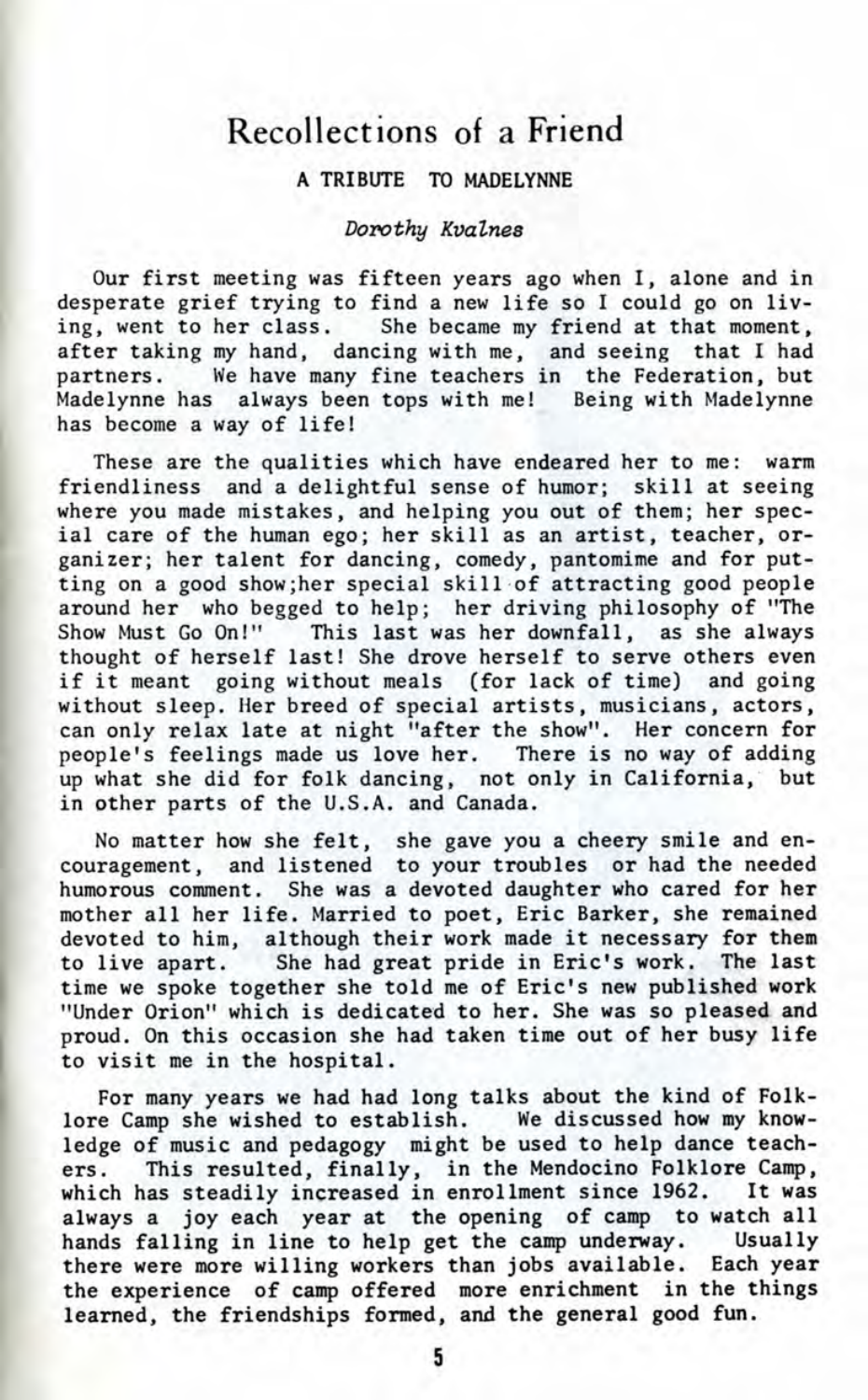Madelynne would not want us to grieve or to dwell on the unhappiness of realizing "our indestructible Madelynne" is no longer in the flesh. She is in the Spirit, in our spirits, ninds, and memories. She would want us to go on as before, remembering her in joyous life, remembering all the things she taught us, passing them on to our new dancers. She would want "the show to go on!"



Bud Grotzinger Photo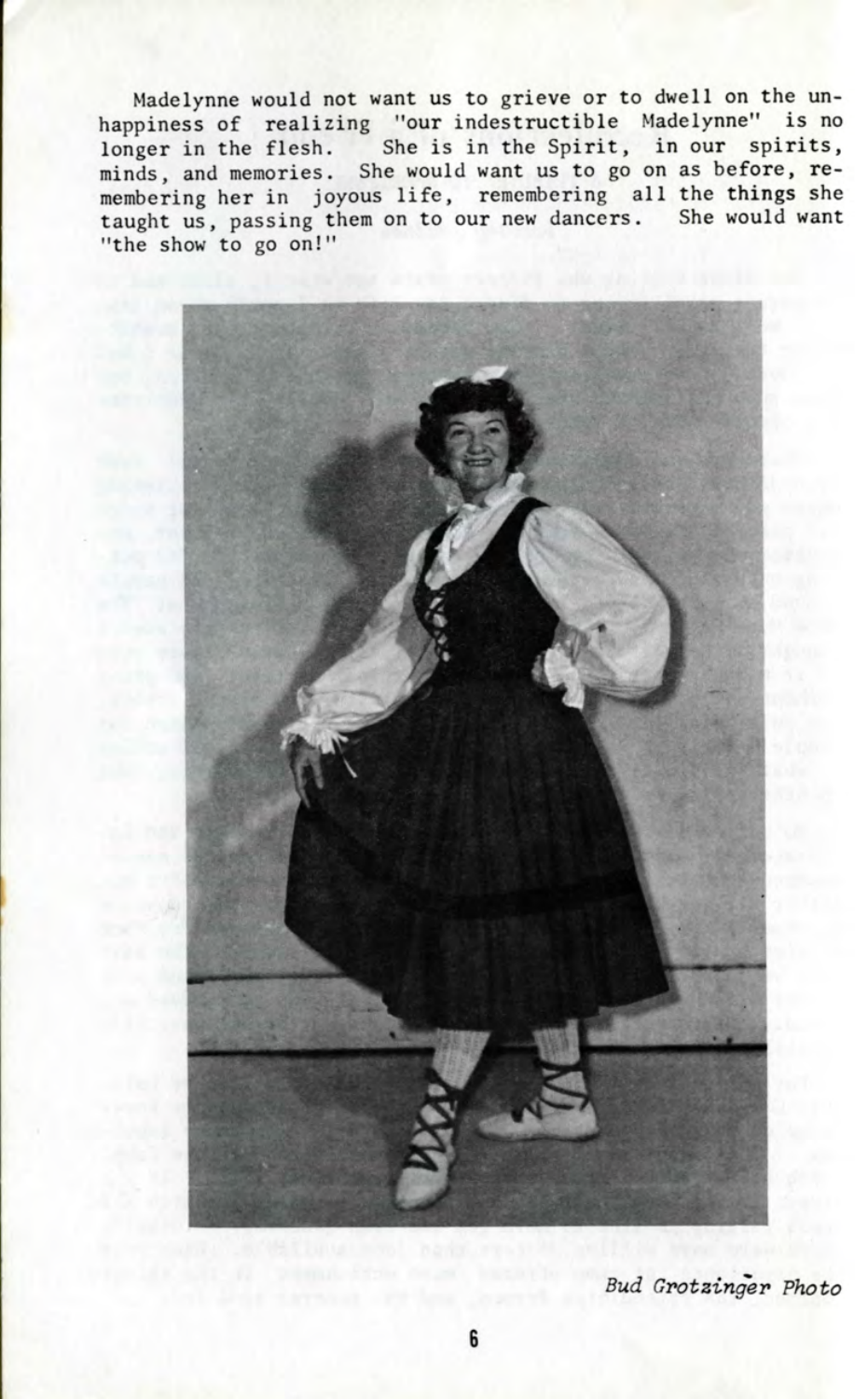## MADELYNNE GREENE'S **REPERTOIRE**

**Through her travel, research and generosity, we are greatly indebted to Madelynne for the following dances:**

| 1. Castillana                    | Spain          |
|----------------------------------|----------------|
| 2. Copeo De La Montagna          | Mallorca       |
| 3. Corridnho Mar E Vento         | Portugal       |
| 4. Dance De Panniere (Basque)    | France         |
| 5. Dance of the Aborigines       | China          |
| 6. Fandango Arin-Arin            | France         |
| 7. Fandango Magdalena            | Spain          |
| 8. Halemaumau                    | Hawaii         |
| 9. Ingurutxo                     | Novarra        |
| 10. Jota Aragonesa               | Spain          |
| 11. Jota de Badajoz              | Spain          |
| 12. Jota Tipeca                  | Spain          |
| 13. Kozachok Trio                | Ukraine        |
| 14. Malaguenas                   | Canary Islands |
| 15. Malhao de S. Pedro de Mabais | Portugal       |
| 16. Mateixa D'es Figuerl         | Mallorca       |
| 17. Mon Pere Avit Un Petit Bois  | France         |
| 18. Nao Vas Ao Mas Tonho         | Portugal       |
| 19. Neapolitan Tarantella        | Italy          |
| 20. Parado de Valdemosa          | Mallorca       |
| 21. Polish Mazur                 | Poland         |
| 22. Rosinha de Afife             | Portugal       |
| 23. Rosinha de Carreco           | Portugal       |
| 24. Ruzga de Santa Marta         | Portugal       |
| 25. Rokyo Dontaku                | Japan          |
| 26. Vira Cruzada                 | Portugal       |
| 27. Vira de Samonde              | Portugal       |
| 28. Vira do Sitio                | Portugal       |

Dorothy Tamburini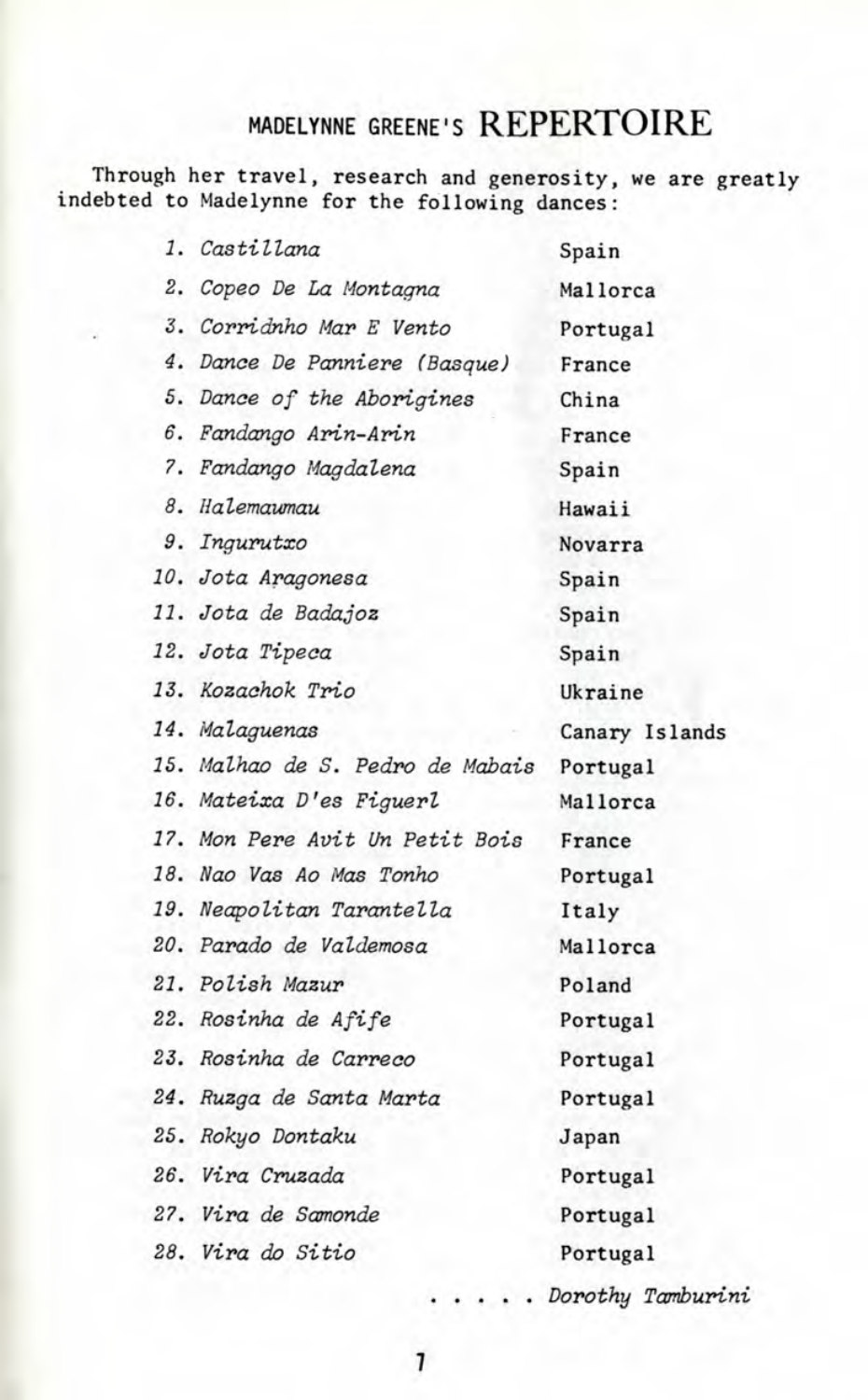# **Madelynne Greene**

Folk Dancing's Guiding Light

. . Winnie Faria

Folk Dancing really got an impetus when in 1942 Madelynne Greene discovered folk dancing at Changs International Folk Dancers, in San Francisco, and decided it was more fun than ballet. Soon she became Changs' advanced teacher and the guiding light of the folk dance movement, both of which she continued to be all during her life. Those of us who knew her cannot think of folk dancing apart from a thought of her. Even those who did not know her are aware of her influence.

Madelynne danced from the time she was four years old. Her mother, who had always wanted to dance herself, and was not allowed to, disregarded the horrified grandmother ("If she learns to dance, she'll go on the stage I") and took her only child to dancing school, where Madelynne soon showed her great talent in both dancing and caricature, and began to star in many productions. At the same time, she studied piano, violin, singing and elocution. She was always studying something as a child, just as in her adult life she was always studying foreign languages and the cultures and dances of other peoples.

I first met Madelynne in the spring of 1951, at a folk dance institute at Mills College, and was very impressed by the magic with which she handled a class (being a teacher myself). I had never heard of her before that day but determined to get to know her. A couple of months later an automobile accident kept me bedridden for two months, and she was kind enough to write to me and send me a large photograph of herself. From then on, little by little, we grew to know each other better, until she had taken a place in my heart that can never be matched by any other friend. We shared interest in French, Spanish, travel, dance, and people of other countries, so we never ran out of fascinating things to talk about.

Those who had the pleasure of studying under Madelynne admired her for her unending enthusiasm; her extensive knowledge of other cultures and peoples, and of dance styling, together with her knack of getting it across to her students; her amazing ability to break down a step or pattern, until it seemed so easy; her great vitality and glow; her ever cheerful smile and manner; her great interest in and love for people; her thirst for knowledge; her artistry, including beautiful choreography; her infinite beauty of character; and the incredible grace and